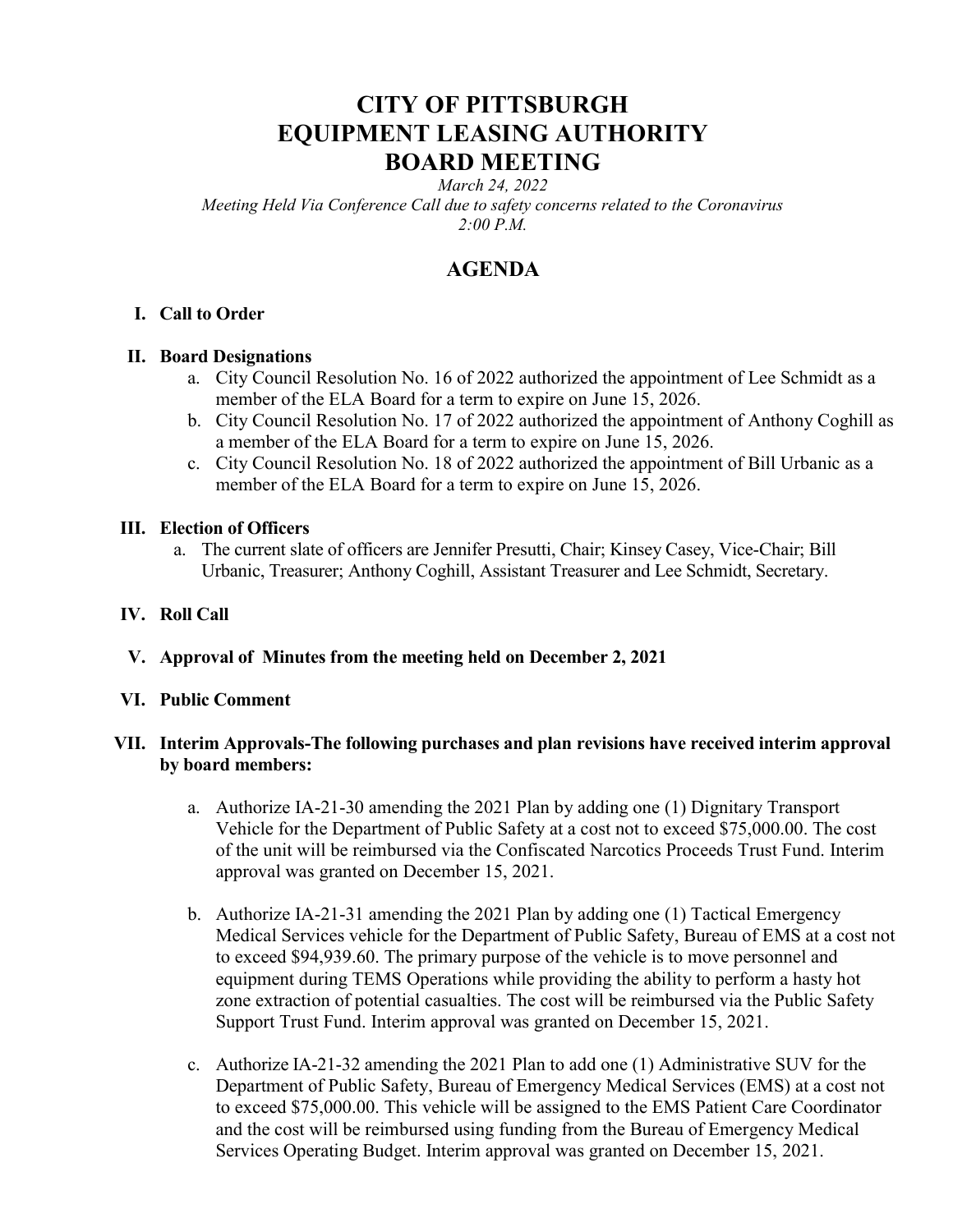Equipment Leasing Authority Agenda March 24, 2022 Page 2

- d. Authorize IA-21-33 permitting the donation of Old MAC-2 to Unity Volunteer Fire Department of Plum Borough. This mobile air compressor (MAC) unit will be used to supply breathing air to Unity's Fire Fighters and allow them to be less reliant on other Fire Departments. The time saved by having this MAC unit will afford Unity VFD more time for training and other operational and administrative duties. Old MAC-2 is a 1994 International 4700 with a Mobile Air Compressor. This vehicle has been removed from service for decommission. The vehicle will have all City markings completely removed and will no longer be maintained by the City. Interim approval was granted on December 23, 2021.
- e. Authorize IA-21-34 adding funding to Interim Approval IA-21-25 for repairs on ESR-37 (2011 Crane Carrier currently used as a front line recycling packer). Upon tear down, the steering gear was found to be heavily damaged from the accident. The supplement adds \$5,013.78 for a new total of \$37,013.78. NCA funds from Budget Year 2020 will be used to cover this supplement. Interim approval was granted on December 27, 2021.
- f. Authorize IA-21-35 approving the repair of MED-47, a 2021 Ford E350 Ambulance that was in an accident. The total cost for the repair is \$45,100.00 and will be reimbursed from the Emergency Medical Services Operating Budget. The cost of a new Medic unit is \$188,009.00. Interim approval was granted on December 27, 2021.
- g. Authorize IA-22-01 amending the 2021 Plan to add two (2) EV Pickups for the Department of Public Works, Parks Maintenance for a total cost of \$92,440.00. Remaining funds from the target budget will be used to cover the cost. The EV Pickups and EV Cargo Vans from the 2021 Plan are \$84,246.00 under budget, and the PLI EV Sedans are \$91,000.00 under budget. Interim approval was granted on January 7, 2022.
- h. Authorize IA-22-02 to allow for the retrofit of seven (7) snowplow trucks with newer, hydraulic driven spreader systems. The current systems are electronic driven and are unreliable. The total cost for the retrofit is \$112,945.00 and will be reimbursed from the Department of Public Works 2022 Operating Budget. Interim approval was granted on January 25, 2022.
- i. Authorize IA-22-03 allowing the use of 2020 Contingency Funds to pay three invoices related to changes made to the 2019 Spencer Pumpers. These changes were authorized by the Department of Public Safety, Bureau of Fire. The cost of these invoices total \$17,784.00. Interim approval was granted on February 9, 2022.
- j. Authorize IA-22-04 to cancel Purchase Orders ELA-2021-16 and ELA-2022-02. These purchase orders were for the purchase of three Pierce Pumpers for the Department of Public Safety, Bureau of Fire (PBF). Pierce has been unable to meet the requirements of PBF after multiple meetings and attempts to adjust the build specifications. Pierce has agreed to reimburse the ELA for the single pumper that was paid for with no added penalties. Interim approval was granted on March 15, 2022.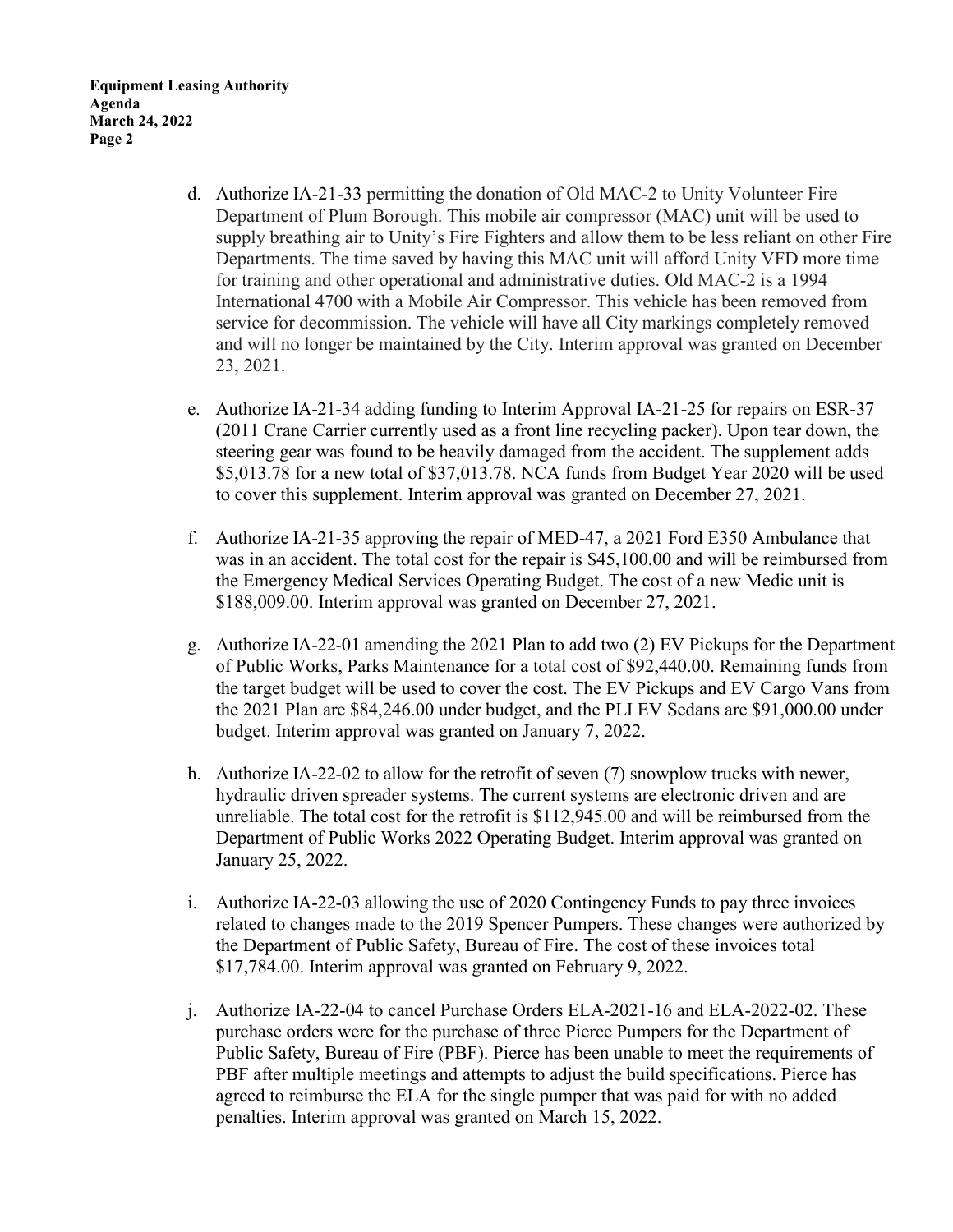Equipment Leasing Authority Agenda March 24, 2022 Page 3

- k. Authorize IA-22-05 amending the 2022 Vehicle Acquisition Plan by removing the two (2) Agricultural Tractors allocated to the Department of Public Works, Bureau of Parks Maintenance. These funds would then be used to cover the Groundmaster Mowers which are \$49,014.57 over budget; three Groundmasters were on the plan and the cost of each Groundsmaster increased by \$16,338.19. The remaining funds from the agricultural tractors would either remain in the Parks Tax account or be used to cover other Parks Tax funded items that come in over budget. Interim approval was granted on March 21, 2022.
- l. Authorize IA-22-06 allowing the use of remaining DLC Reimbursement funds from the Second Avenue project to repair the Solar Arc Chargers. Three (3) of the chargers need new motors, and one (1) needs a new inverter and ChargePoint charger. The cost of this repair is \$17,846.93 and the funding from the remaining \$22,374.66 would be used for this purpose. Interim Approval was granted on March 21, 2022.

### VIII. Vehicle Status Reports

#### IX. NCA Repair Costs Reports

a. NCA Repair Costs incurred in 2021 totaled \$322,272.52.

#### X. GovDeals and GovPlanet Online Auction Reports

- a. GovDeals proceeds for calendar year 2021 totaled \$35,282.00. GovDeals proceeds from January 1, 2022 through February 28, 2022 totaled \$17,240.00.
- b. GovPlanet proceeds for calendar year 2021 totaled \$119,325.00. GovPlanet proceeds from January 1, 2022 through February 28, 2022 totaled \$8,425.00.

#### XI. Bank Statement Reconciliation

a. Treasurer review of bank statement reconciliations for the months of November and December 2021 and January 2022.

#### XII. Grant Discussion

a. The City is planning to apply for a state Local Share grant for up to \$1 Million to purchase bridge cleaning equipment. There is not a requirement for matching funds.

#### XIII. Infrastructure Update

- a. Second Avenue Project
	- i. The Second Avenue project is complete and operational.
- b. Warehouse Project
	- i. The Warehouse project is almost ready to go out to bid. The design company has completed 90% of the drawings.
- c. Public Works Environmental Services
	- i. The PWES infrastructure RFP has been drafted. We are waiting for the agreement from Allegheny County in order to proceed.